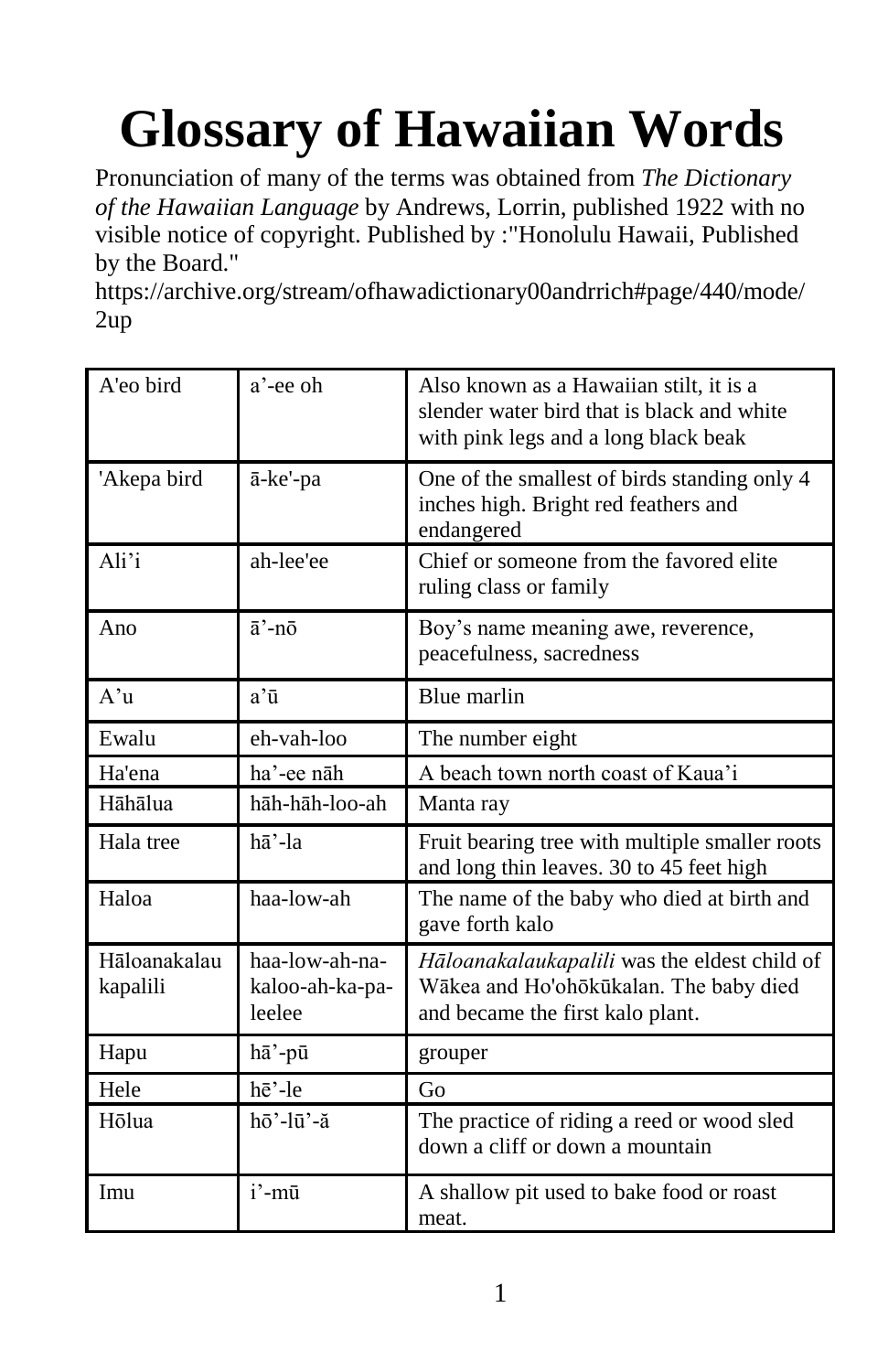| Ipu       | i'-pū                | A gourd, often called a bottle gourd,<br>hollowed out and used as a container for<br>storage or musical instruments.                                                  |
|-----------|----------------------|-----------------------------------------------------------------------------------------------------------------------------------------------------------------------|
| Kāhili    | kah-hi-li            | Ceremonial staff                                                                                                                                                      |
| Ka'imi    | kah ĭ'-mĭ            | The search                                                                                                                                                            |
| Kahuna    | kah-hoo-nah          | Priest or highly learned teacher or hero,<br>master of an art.                                                                                                        |
| Kai       | ky-ee                | Shallow ocean near shore.                                                                                                                                             |
| Kai Manu  | mah-nū<br>ky-ee      | Sea bird                                                                                                                                                              |
| Kaiko     | kah-ee-koh           | Hawaiian name which means 'sea with<br>strong current'. It is derived from the<br>Hawaiian words 'kai', which means 'sea', and<br>'ko', which means 'strong current'. |
| Kala      | kā'-lă               | A person who speaks out.                                                                                                                                              |
| Kalo      | Kā'lō                | Large leafy plant with fist-shaped root used<br>as a staple food in Hawaii.                                                                                           |
| Kapa      | kā'-pa               | The cloth beaten from the bark of the wauki<br>or paper mulberry tree.                                                                                                |
| Kapu      | kah-poo              | Forbidden, often used in reference to the<br>kapu law governing what was forbidden in<br>ancient Hawaii.                                                              |
| Kauila    | $k\bar{a}$ '-u-ĭ'-la | Tall extremely hardwood tree native to<br>Hawaii.                                                                                                                     |
| Keikikāne | kay-kee-kāh-<br>neh  | Son                                                                                                                                                                   |
| Koki'o    | $k\bar{o}'$ - li'-o  | Red hibiscus flower.                                                                                                                                                  |
| Koko      | kō-ko                | <b>Blood</b>                                                                                                                                                          |
| Konane    | kō'-nā'-ne           | Board game like checkers.                                                                                                                                             |
| Kumulipo  | Kū'-mū'-lĭ'-po       | Ancient chant describing creation of earth.<br>Beginning in deep darkness.                                                                                            |
| Ku'ula    | Kū'-u'lă             | Great fisherman blessed by god Ku.                                                                                                                                    |
| Lana      | $l\bar{a}'$ -na      | To be carried or afloat on still waters.                                                                                                                              |
| Lauhala   | lā'u-hā'-la          | Lau means leaf, hala is the hala tree. Lauhala<br>are leaves of the hala tree.                                                                                        |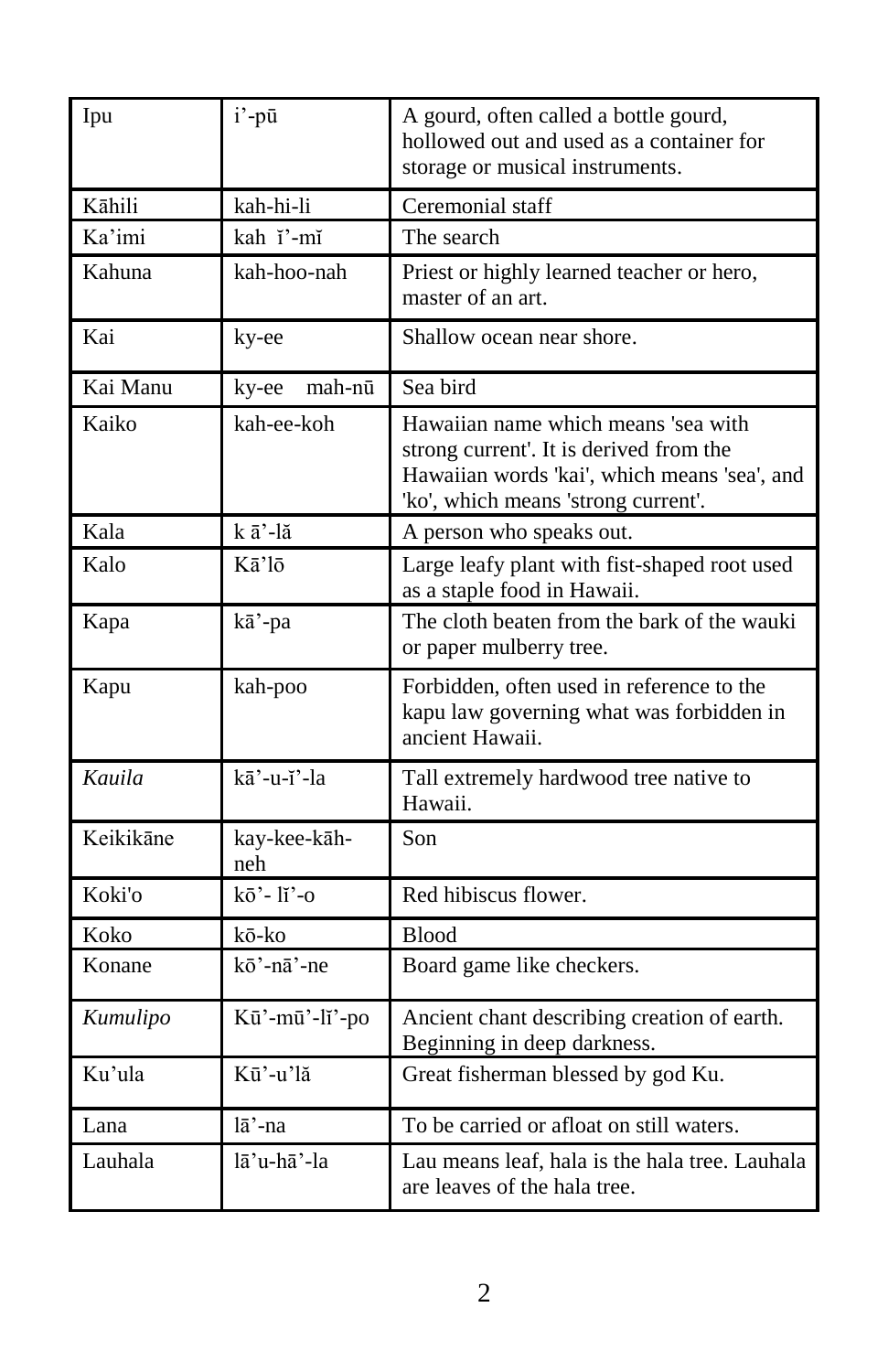| Lono          | lō'-no                          | The deity Lono is associated with fertility,<br>agriculture, rainfall, music and peace.                                                                        |
|---------------|---------------------------------|----------------------------------------------------------------------------------------------------------------------------------------------------------------|
| Makahiki      | Mă'-kā'-hi'-ki                  | Festival at the start of the year that<br>includes contests and games.                                                                                         |
| Makali'i      | $M$ ă'-kā'-li'-i                | Group of 7 stars in a cluster in the<br>constellation Taurus. Hawaiian name for<br>the Pleiades.                                                               |
| Makuahine     | mă-koo-ah-<br>heeneh            | Mother                                                                                                                                                         |
| Makuakāne     | mă-koo-ah-<br>kāhneh            | Father                                                                                                                                                         |
| Mano          | mă-nōh                          | <b>Shark</b>                                                                                                                                                   |
| Malo          | mă-lōh                          | Loin cloth                                                                                                                                                     |
| ma'o hau hele | $M\bar{a}'$ -ō<br>hă'u<br>hê'le | Bright yellow hibiscus flower found on a<br>large ten-foot plant, Hawaii state flower.                                                                         |
| Manu          | mă-nū                           | <b>Bird</b>                                                                                                                                                    |
| Matu          | mă'-tū                          | A fictitious name made up to represent an<br>abbreviated version of the name<br>Oromatua.                                                                      |
| Moana         | moh-ah-nah                      | Deep open ocean                                                                                                                                                |
| Mokomoko      | mō'-kō-mō'-kō                   | Bare fisted boxing where the combatants<br>trade unguarded blows till one submits.                                                                             |
| Na Hiku       | nā' hê'-kū                      | The seven stars of the Big Dipper<br>constellation.                                                                                                            |
| Nani          | $n \times -ni$                  | Supremely beautiful.                                                                                                                                           |
| Niho palaoa   | ni'hō pā'-lā'-ō-a               | A royal neck ornament worn only by the<br>king. It was often made of whale tooth<br>carved into a hook-shape suspended by a<br>thick cord of woven human hair. |
| Noa           | nō-ă'                           | A person's name which means constantly<br>burning as in an unquenchable fire.                                                                                  |
| 'O 'o ihe     | oh oh I'-hê'                    | Wooden throwing spear.                                                                                                                                         |
| O'            | oh oh                           | Wooden digging implements typically<br>curved on one end.                                                                                                      |
| Oama          | o-wa'-ma                        | A baitfish that is 4 to 5 inches in length<br>that comes in shore in large schools.                                                                            |